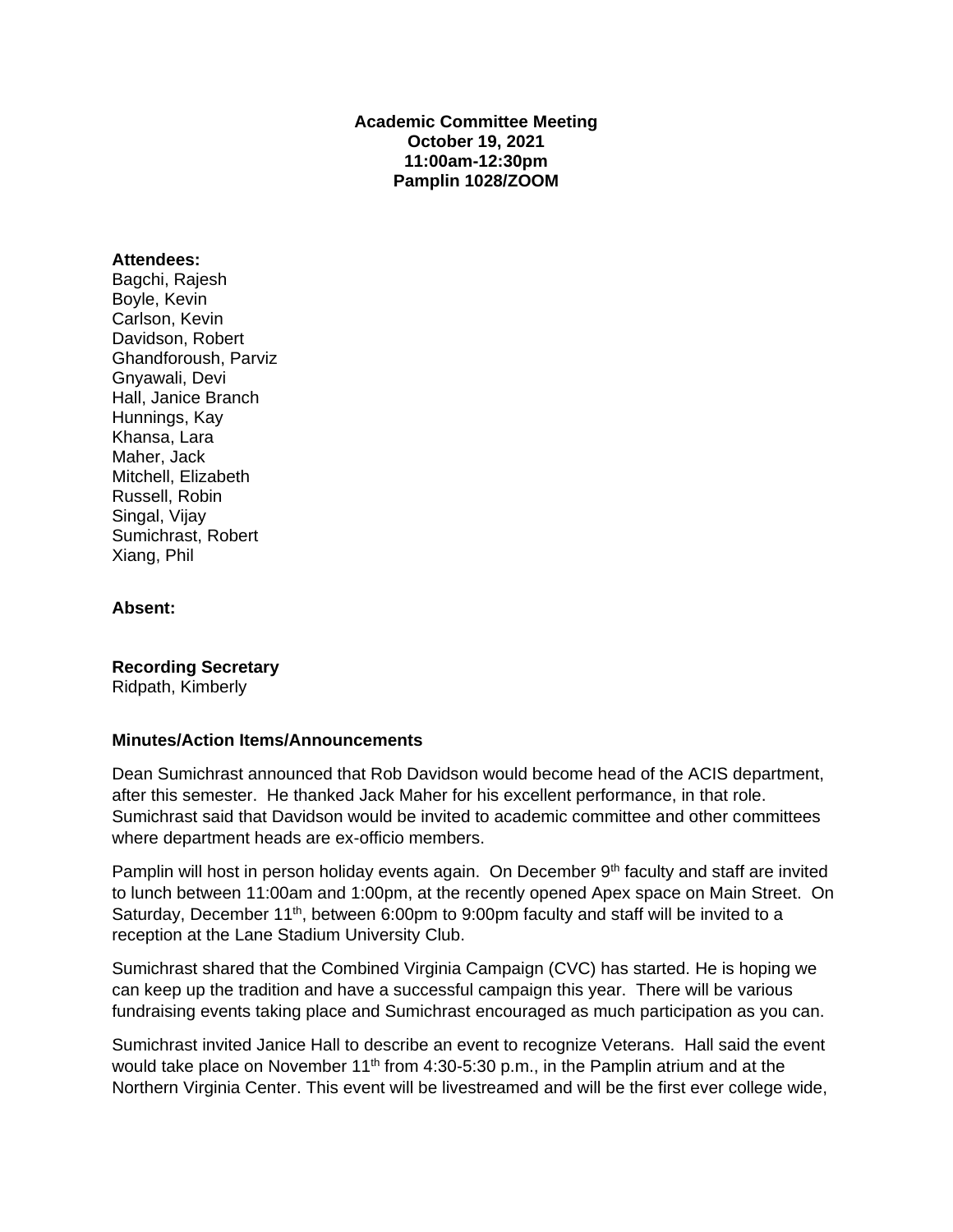military appreciation event. This is a huge opportunity to honor and celebrate our veterans and military persons, including alumni. Hall shared a document summarizing the planned program.

# **Assistant/Associate DH (Policy 500)**

The department heads have previously provided input on a Pamplin policy to create the role of Assistant or Associate Department Head (Policy 500). The Academic Committee discussed the document and proposed changes including: clarify that the department head is ultimately responsible for the performance of the department and management of resources, add the process for review of assistant/associate department heads to Pamplin's policy on the review of administrators (Policy 440), instead of this document, clarify/limit what spending authority can be delegated to the assistant/associate department head, and assure that the department head does not delegate merit raise recommendations. Carlson will revise the proposed policy and send to the committee.

# **High School Student Program (Pamplin Inspiring Possibilities (PIP))**

Sumichrast said Pamplin has benefited from interacting with high school students in prior years. He invited Hall to discuss a new plan for an expanded set of interactions to recruit underrepresented minority and underserved undergraduates called Pamplin's Inspiring Possibilities (PIP) Summer Academy. This will be a 10-day summer residential program that will take place in July 2022. The goal is to recruit 20-25 students for the first year. This program will be at no cost for students. Hall noted their goal will be to adopt the New Horizon Scholarship model for the PIP Academy This program will give an opportunity for advisory boards and alumni to engage with the students and support scholarship funding that will help attract diverse students to Pamplin and aid their achievement. Hall has requested department heads to share the program proposal with their advisory boards.

# **Budget Allocation Principles**

Sumichrast asked committee members to refer to a document which describes the principles upon which Pamplin will allocate financial and other resources to the departments. He reminded the committee that the document had been discussed in the last academic year and the principles have been used to allocate staff and operating budgets to department for 2 years and to allocate tenure track faculty last year. He summarized key points from the principles and practice document. The committee discussed a few minor changes to be made and the committee will continue this discussion at a future meeting.

# **Qualtrics**

Kevin Carlson reminded the committee that the university was ending financial support for Qualtrics in May 2022 because of increased costs. The university will support the need for surveys through QuestionPro. Departments may choose to continue to use Qualtrics with their